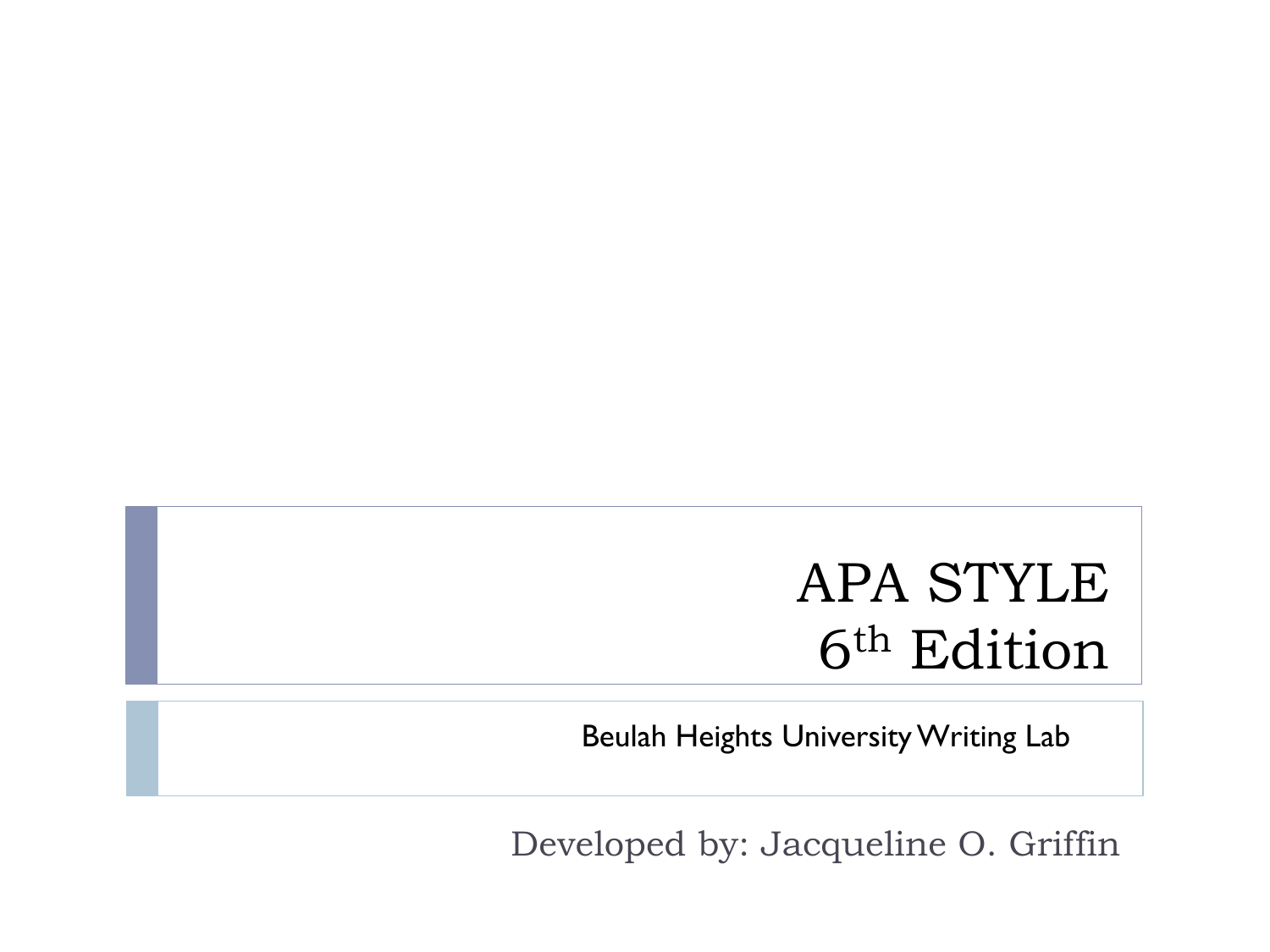### ! Instructions are for Word 2010 & 2013

! Consult the instructor

### **Consult the APA 6<sup>th</sup> Ed. Publication** Manual

**Paragraphs are 5-7 sentences in length**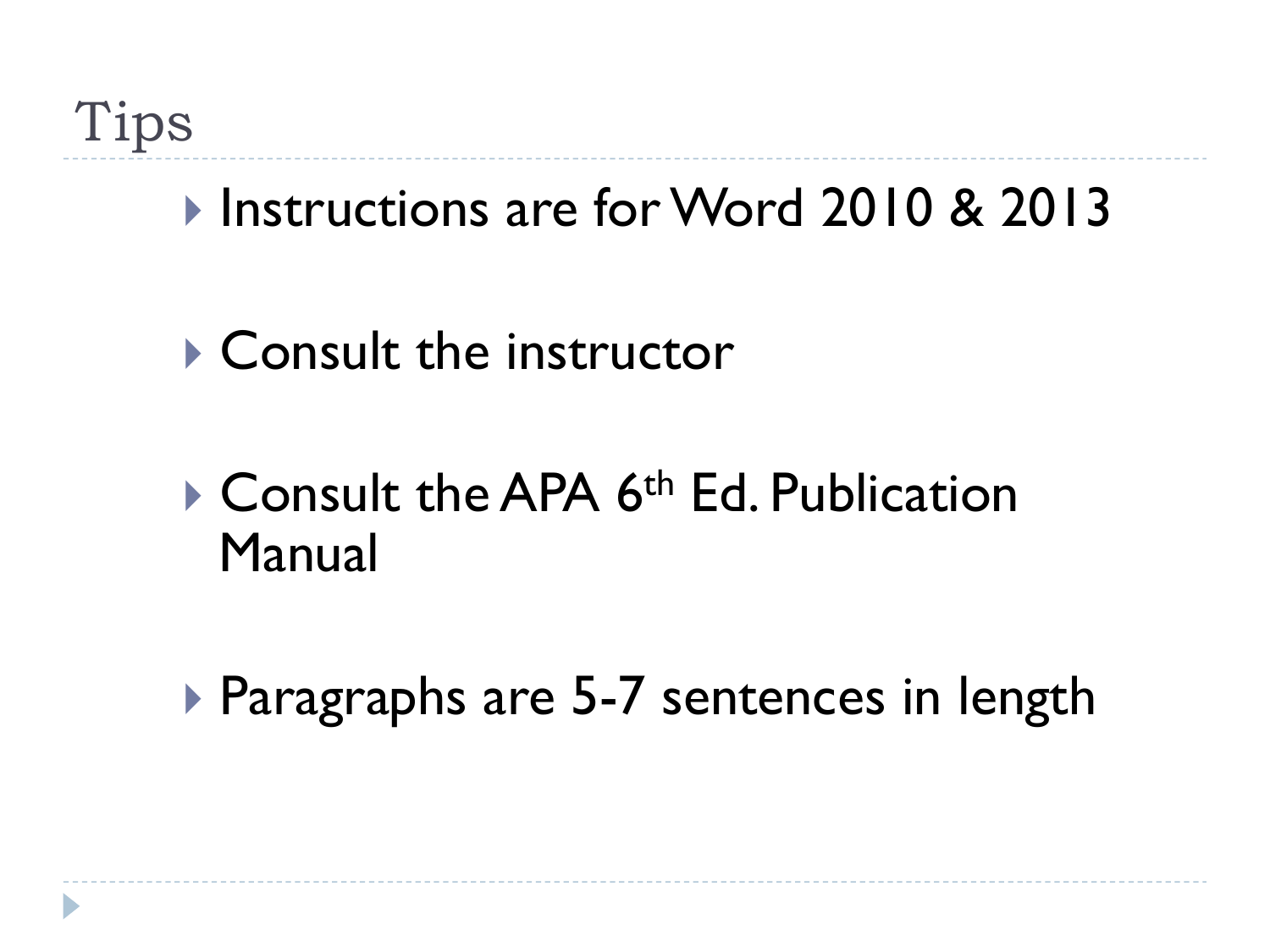# Tips Cont'd

## ! Visit www.bibme.org to organize your sources

Its free

! Sign up using your bhu email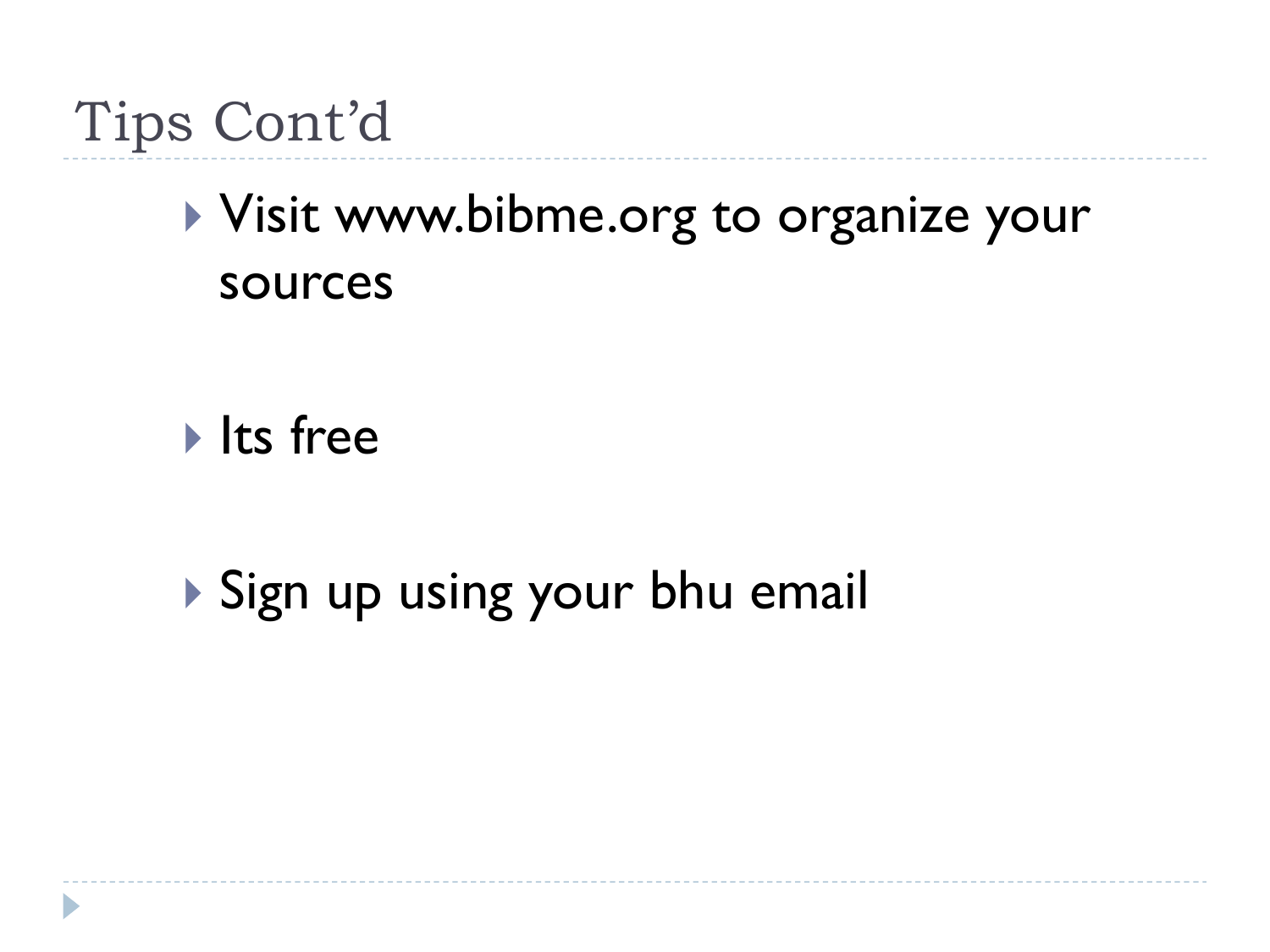Format Paper

D

▶ Click "Page Layout"

▶ Click "Margins"

! Should be set at no less than 1" all around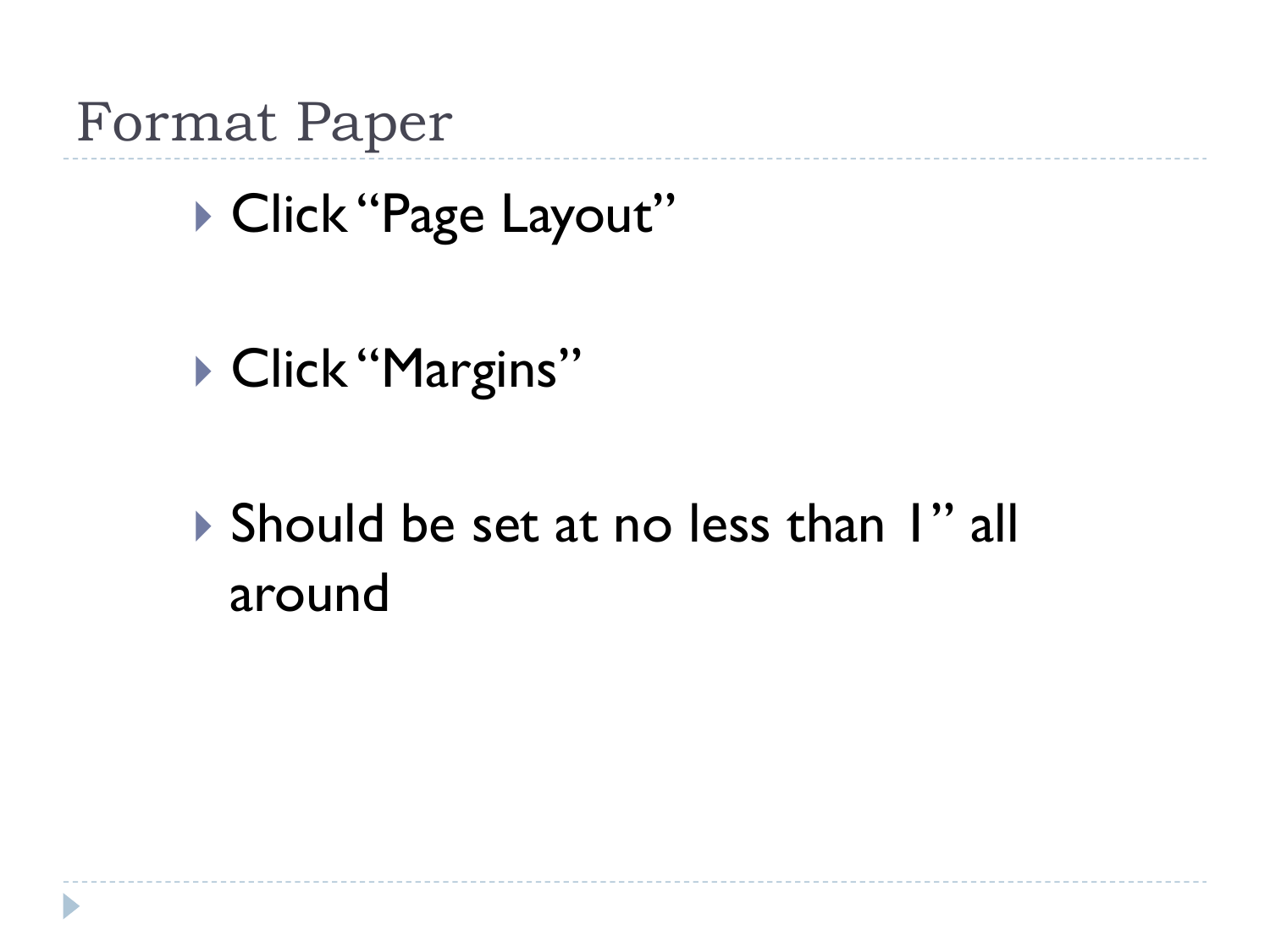Format Paper Cont'd

▶ On home page click the "Font tab"

▶ Set the Font to "Times New Roman, Body regular, and size 12"

▶ Click "Apply" and "OK"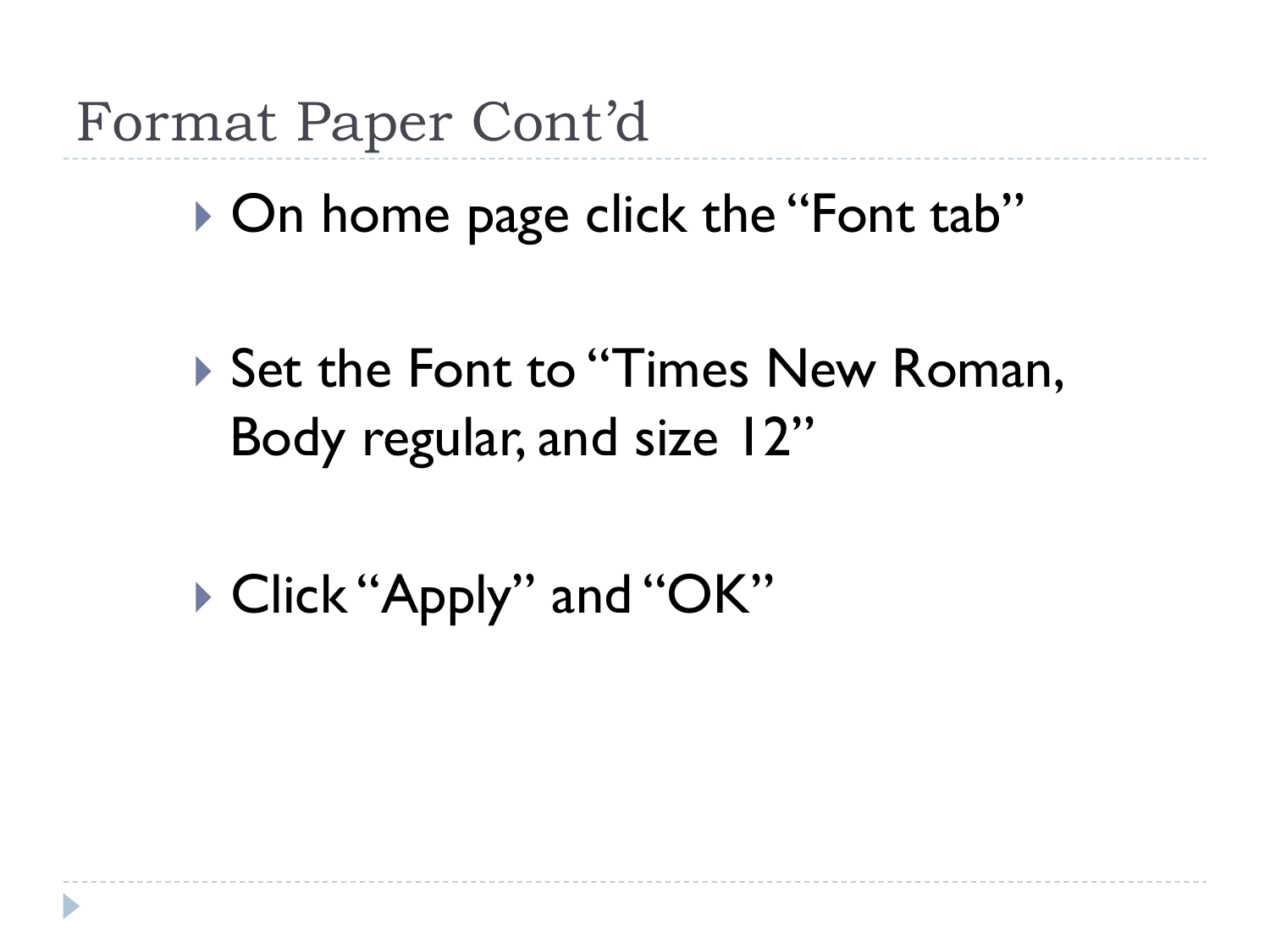Format Paper Cont'd.

▶ Click "Page Layout"

- ▶ Search for Spacing After and Before
- ! Set to "0"
- ▶ Click on "Paragraph"
- ▶ Under line spacing click "Double", then "OK"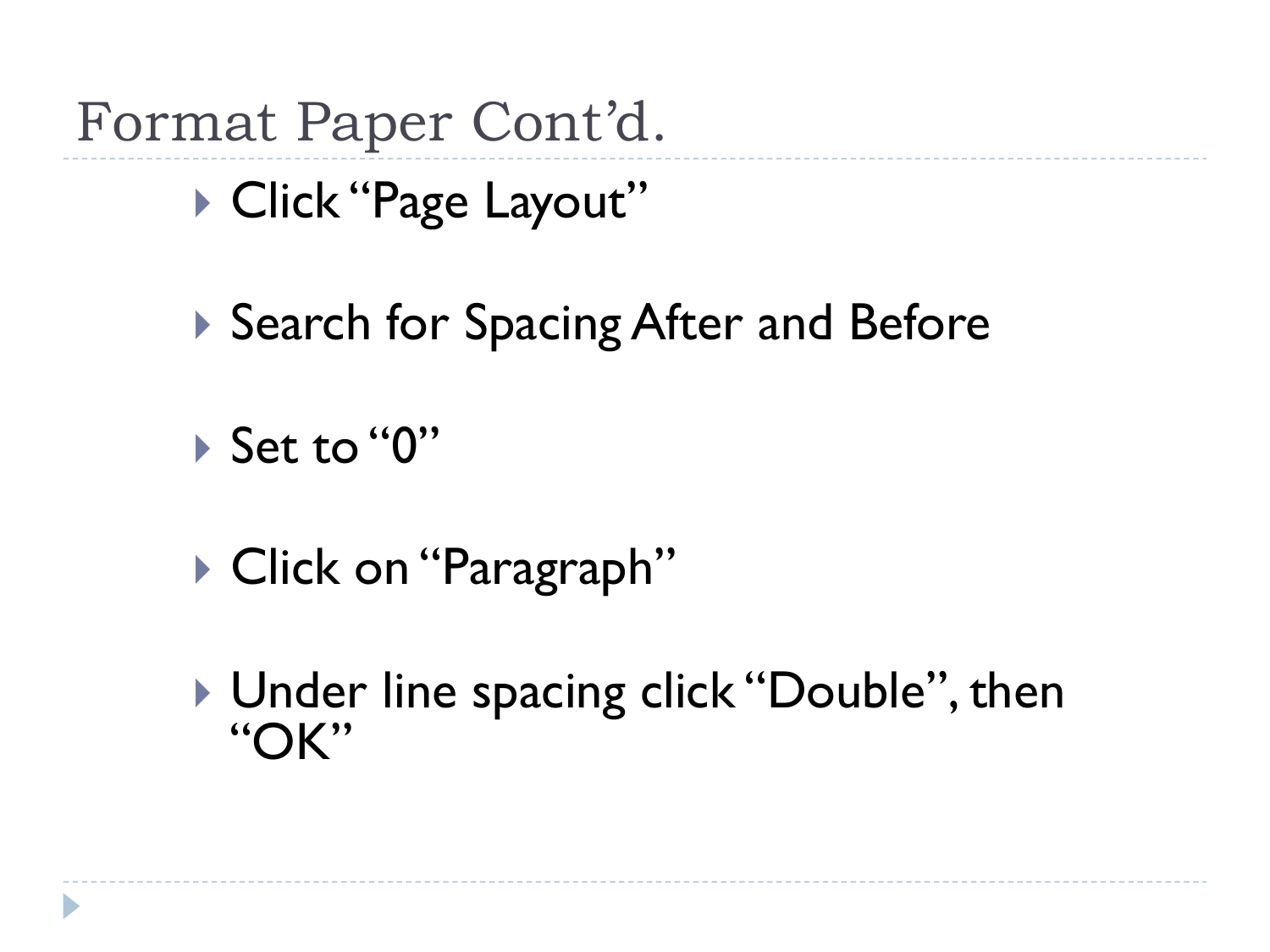Header

▶ Click on "Insert"

▶ Click on "Header Blank I"

▶ Click on "Different First Page"

**Section labeled under Design**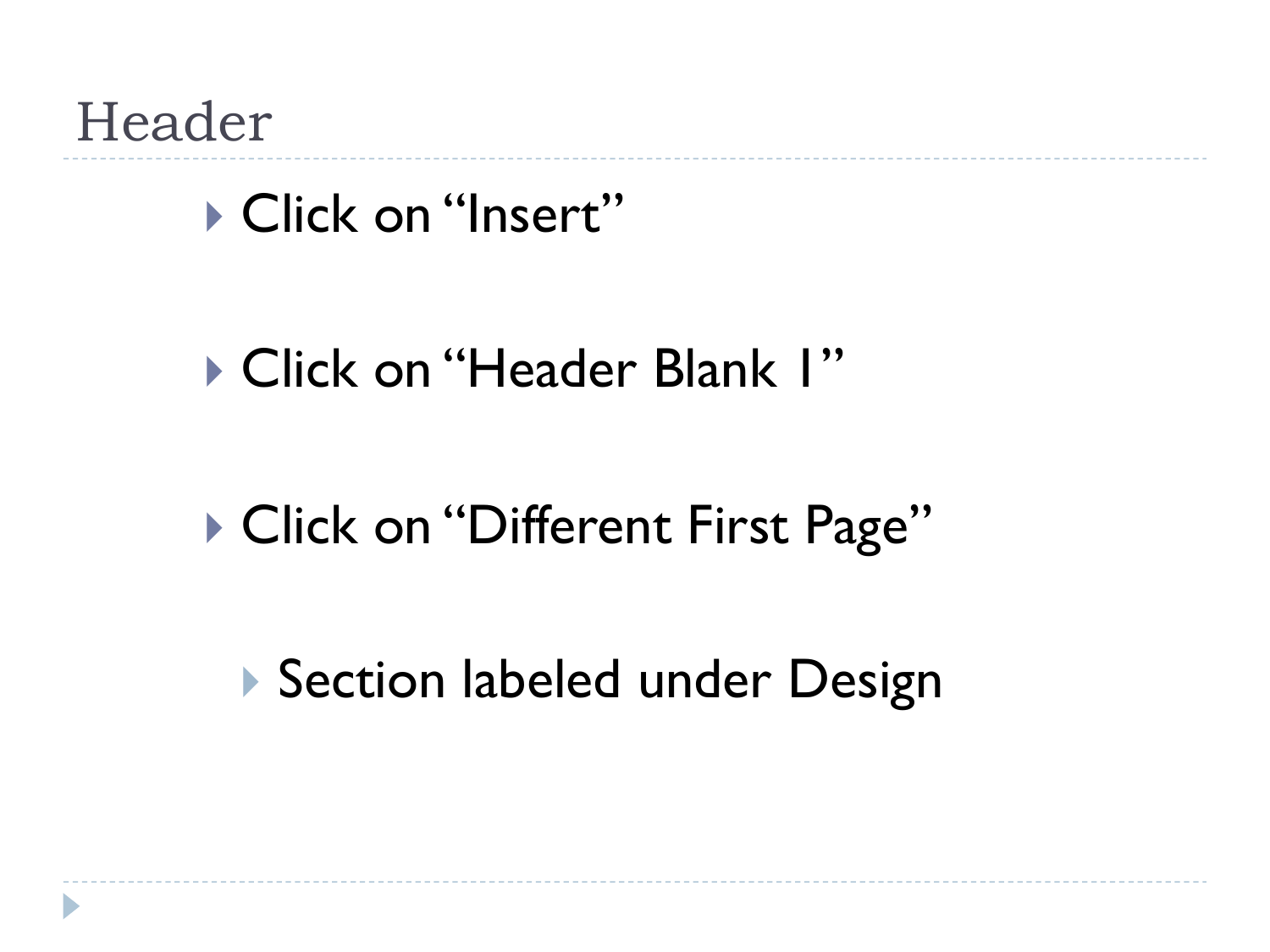### Header Cont'd

# ▶ Type Running head:

#### **TITLE ALL CAPS**

#### ▶ 50 characters or less

### ▶ Tab either 1 or 2 times

**I** To position number on far right side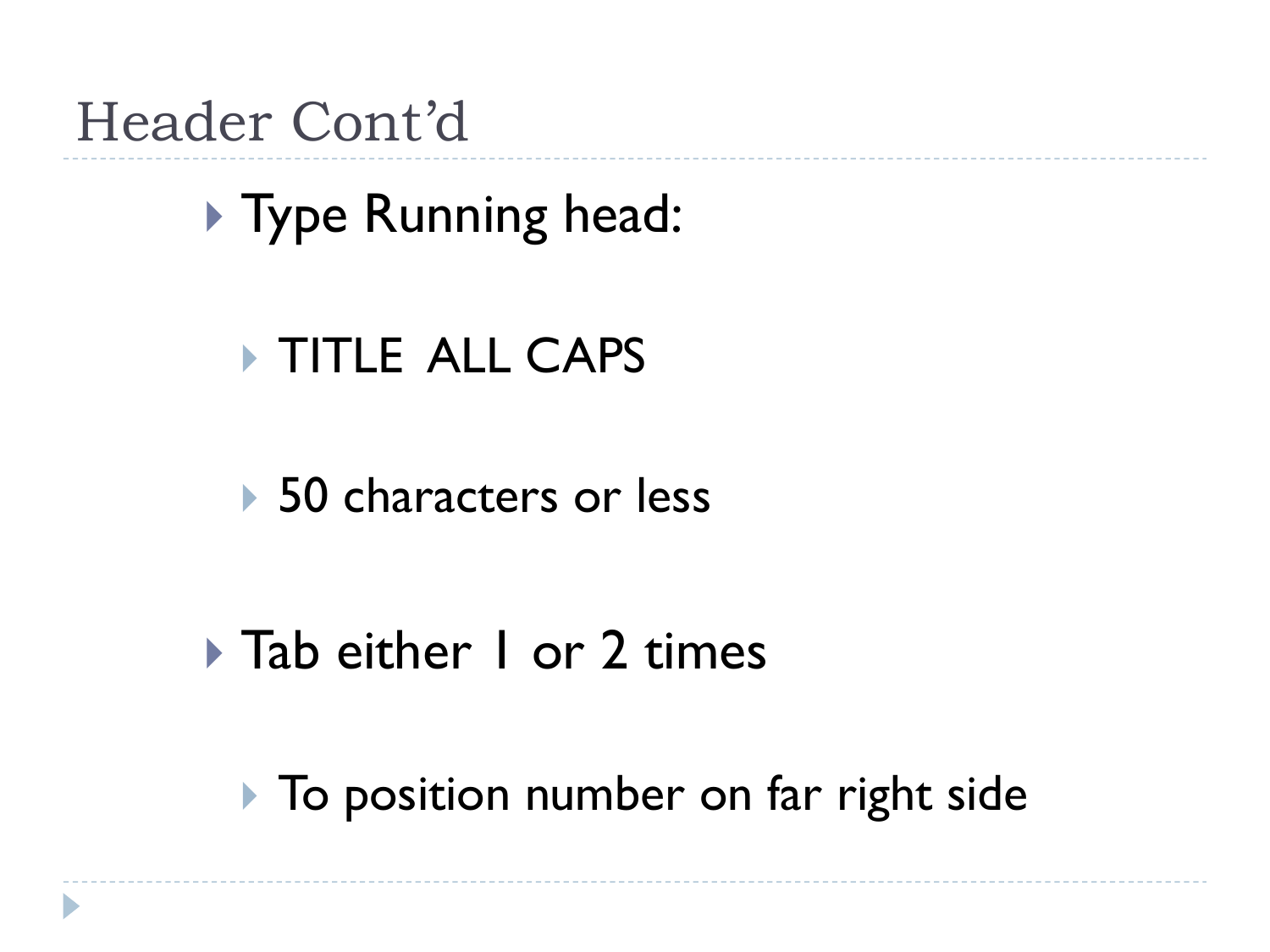Header and Number

▶ Click on "Insert"

▶ Click "Page Number"

▶ Scroll to "Current Position"

! Choose "Plain Number 1"

**Close header**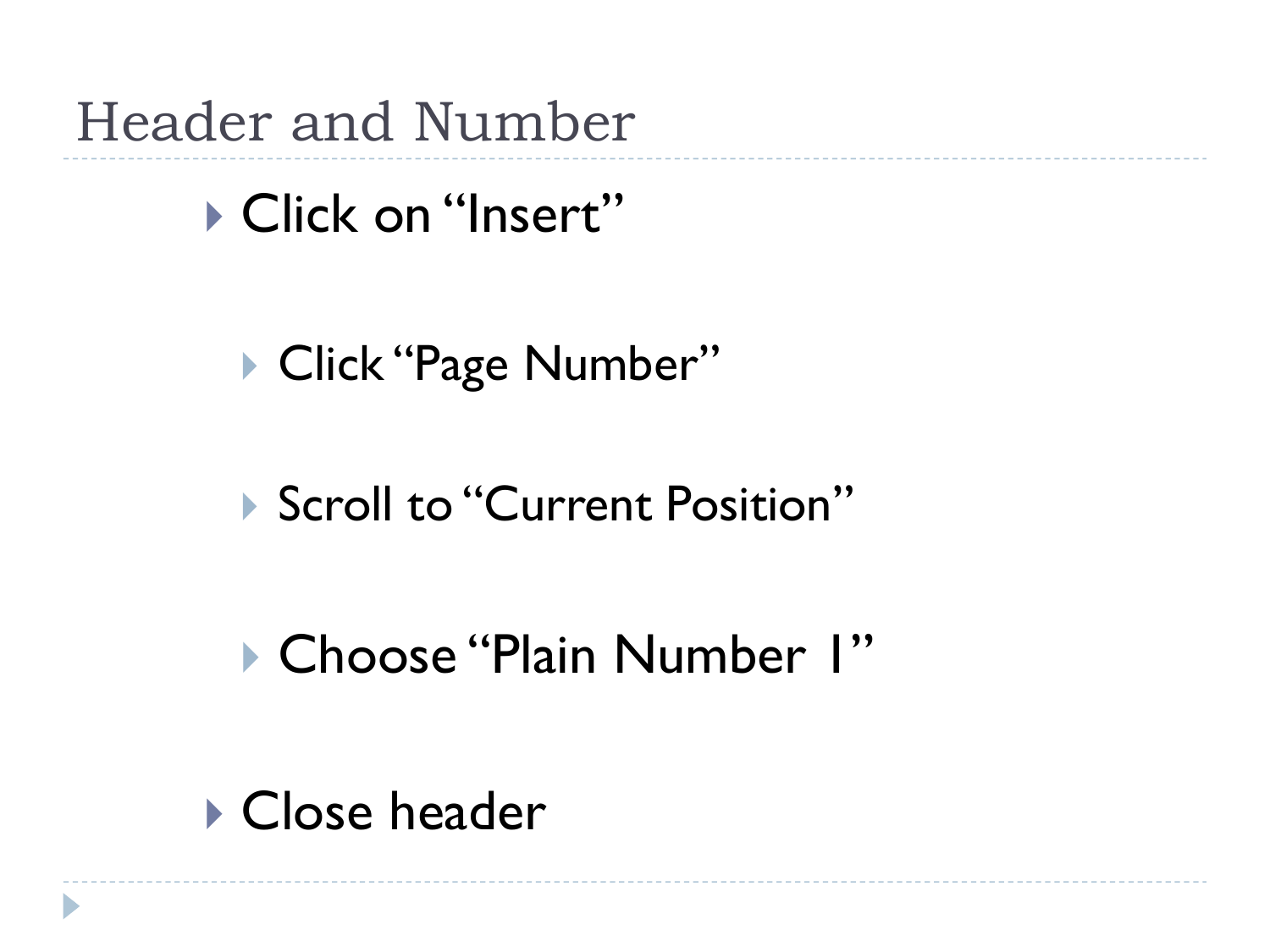## Title Page

### ▶ Drop down 5 spaces from the top

- **If** Type your title in Upper and lowercase letters centered in the upper half of the page
- ▶ Beneath the title
	- **If Type your name: first name, middle** initial, and last name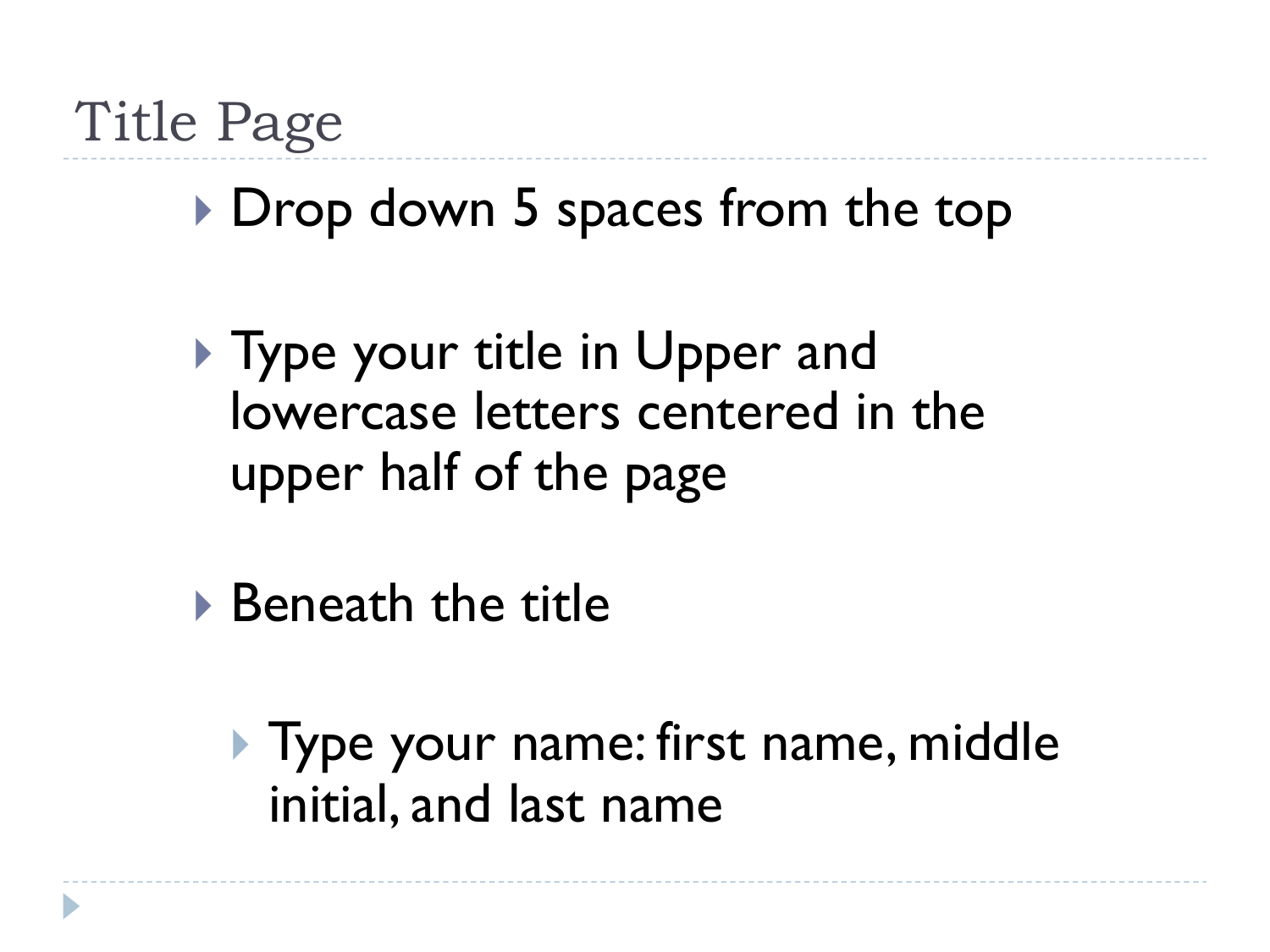Title Page Cont'd

! Next, Course/Number

▶ Then, Date

**Einally, Instructor Name** 

▶ Go to insert, click page break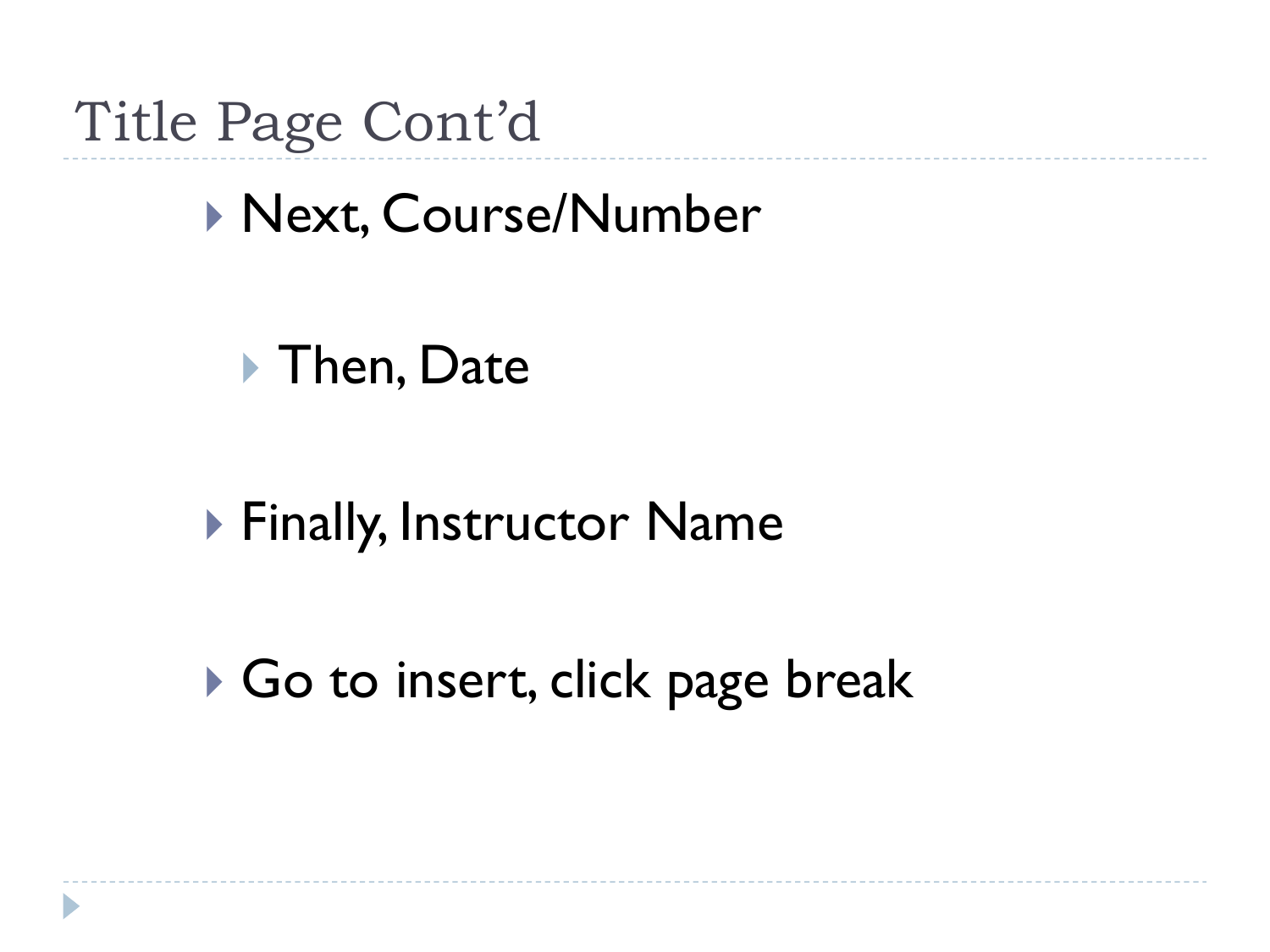Body of Paper

▶ Insert, "re-open Header"

- ▶ Re-type TITLE *only*
- ▶ Tab 1 or 2 times, click "Page Number"
- **Click "Current Position"**
- ▶ Close "Header"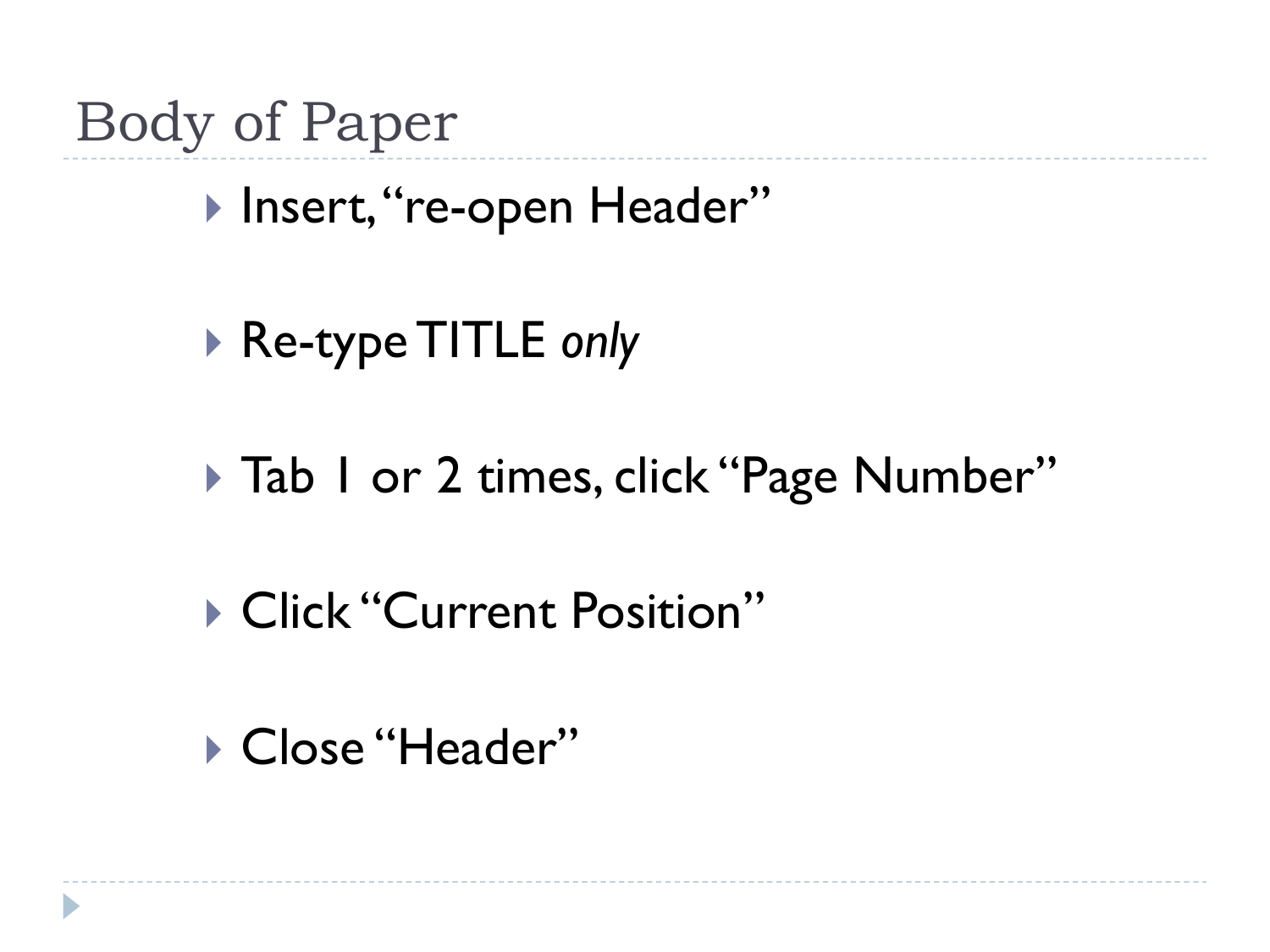Body of Paper Cont'd

▶ At top of page 2 re-type your title in normal upper lower case level, centered, then enter

**Start your introduction paragraph** 

▶ Next, proceed to writing the body of your paper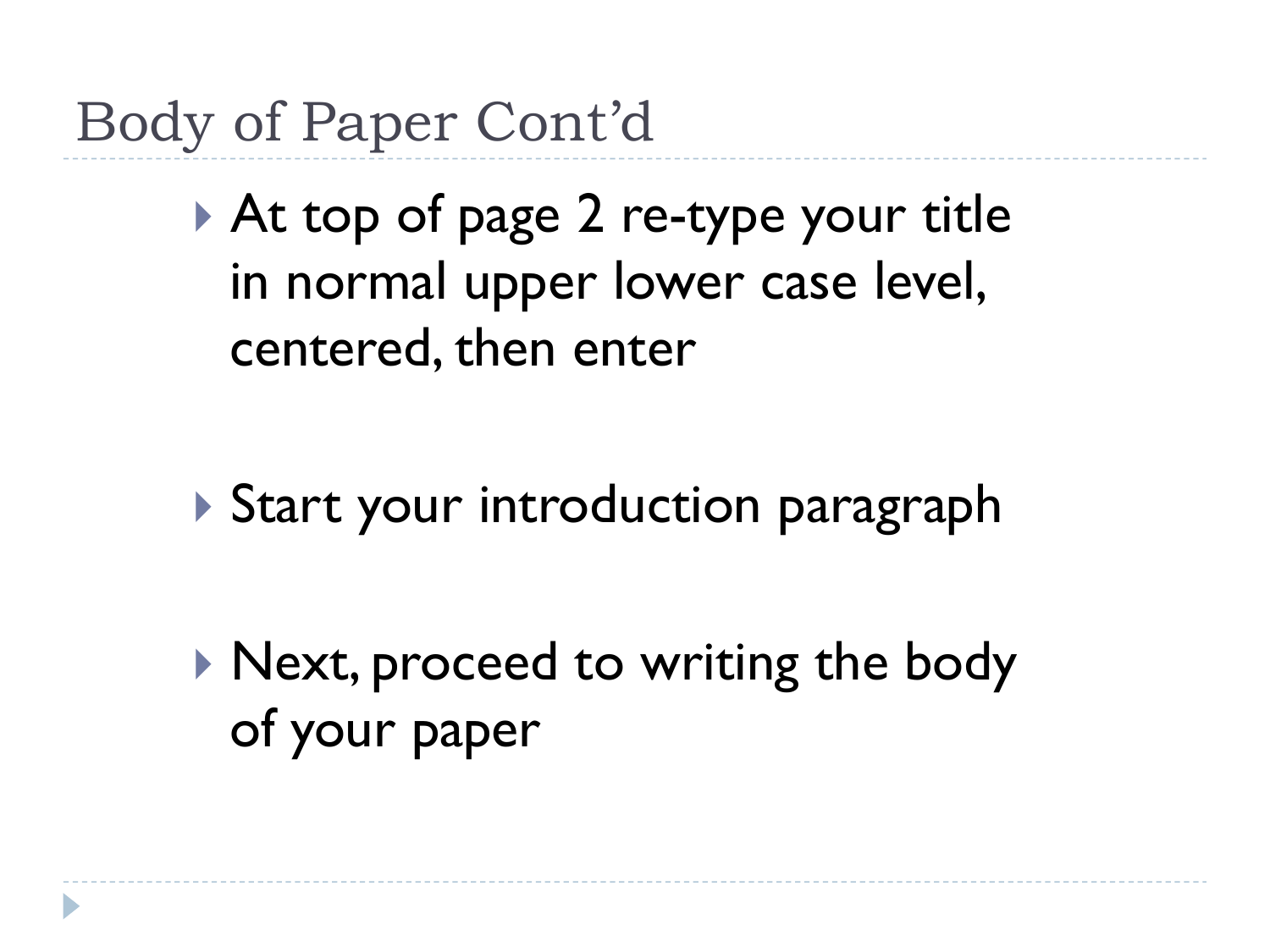Block Quotations

**Text should be consistently** Double-Spaced:

- ▶ Block quotations, table titles, and figure captions should be doublespaced.
- ▶ A prose quotation of 40 words or more should be blocked.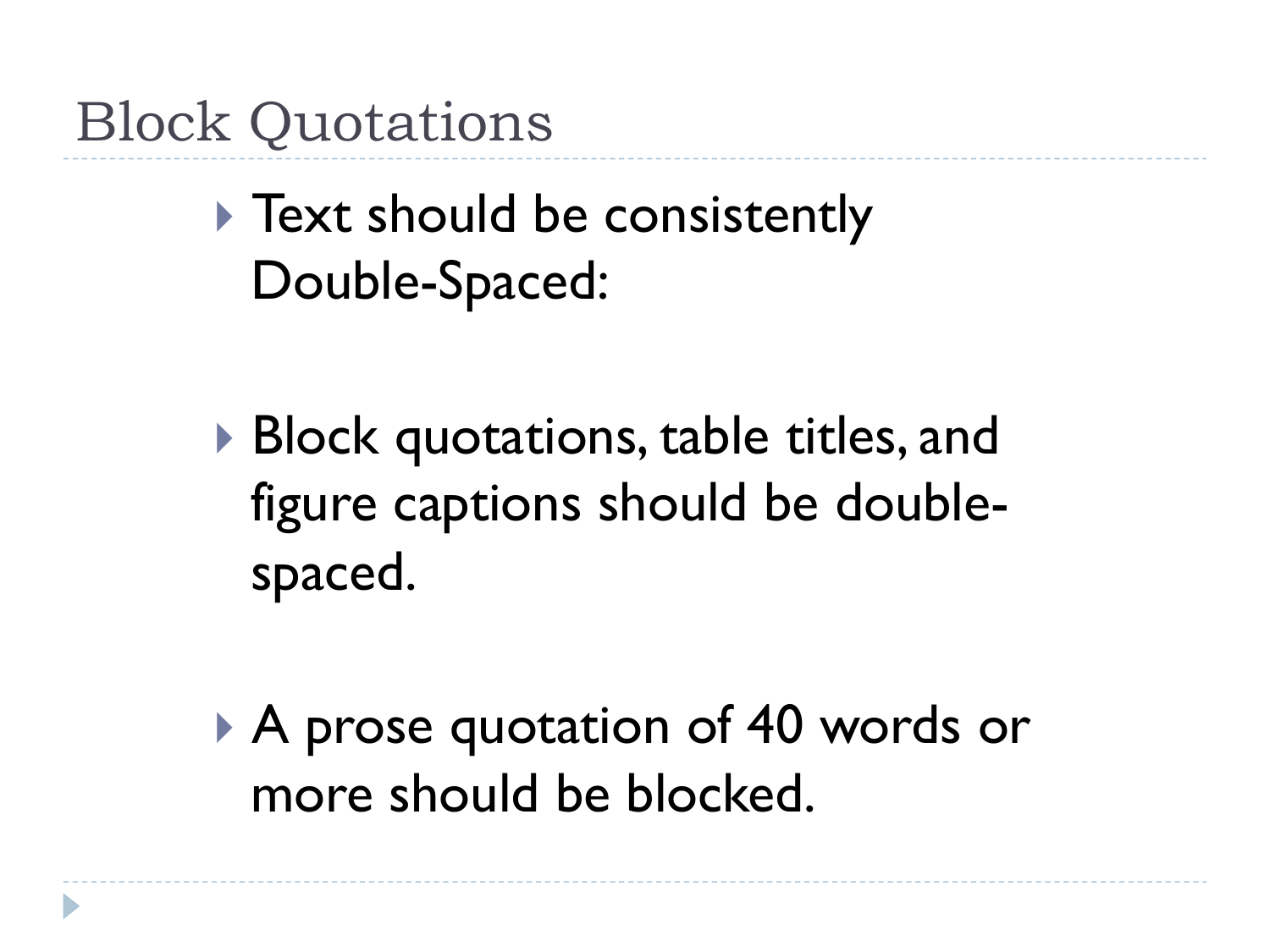Block Quotations Cont'd

▶ A blocked quotation does not get enclosed in quotation marks.

▶ Blocked quotations should start on a new line.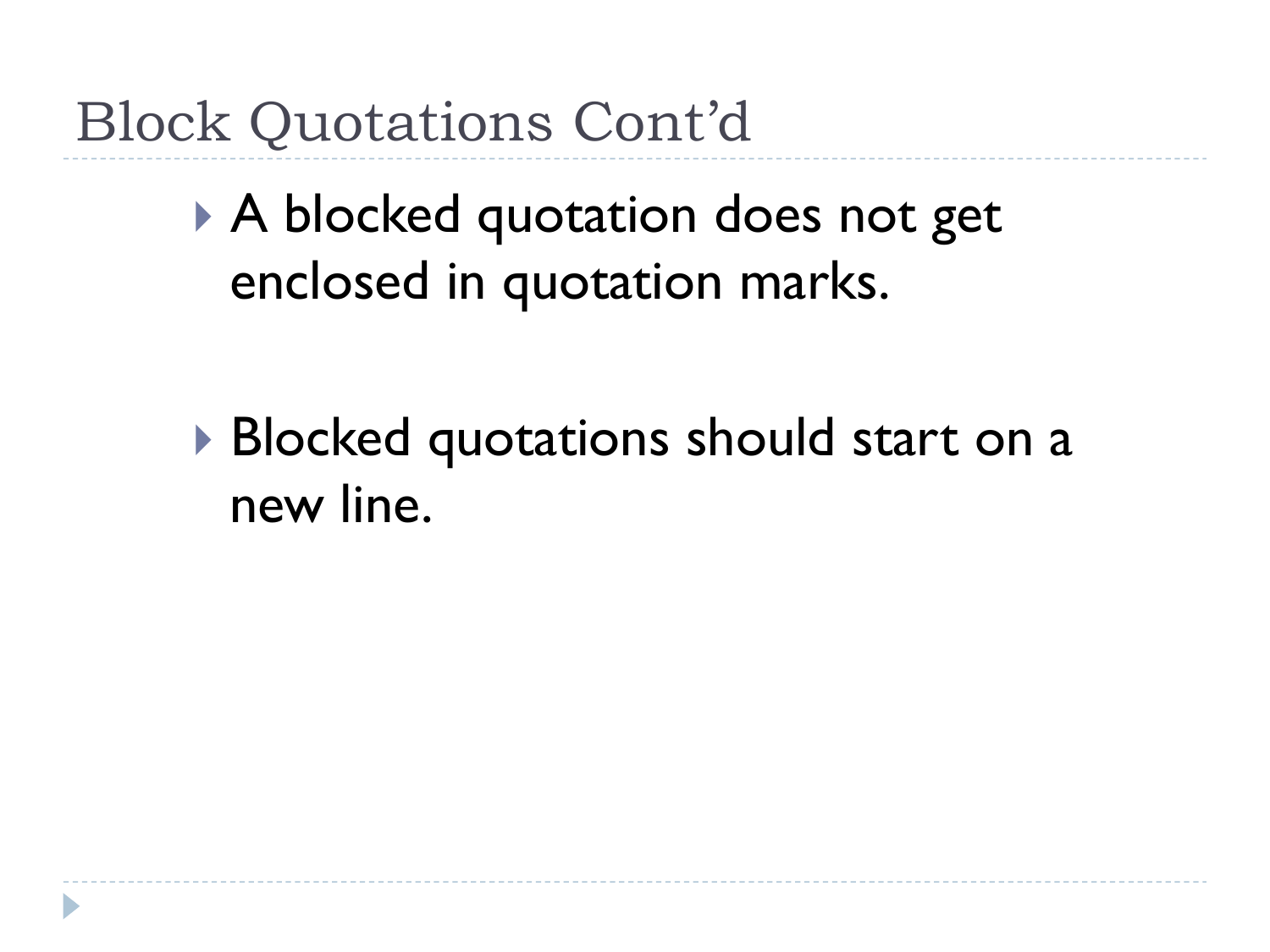# Block Quotations Cont'd

- ! Same place you would begin a new paragraph.
- $\triangleright$  Citation should come after the closing punctuation mark" (2014).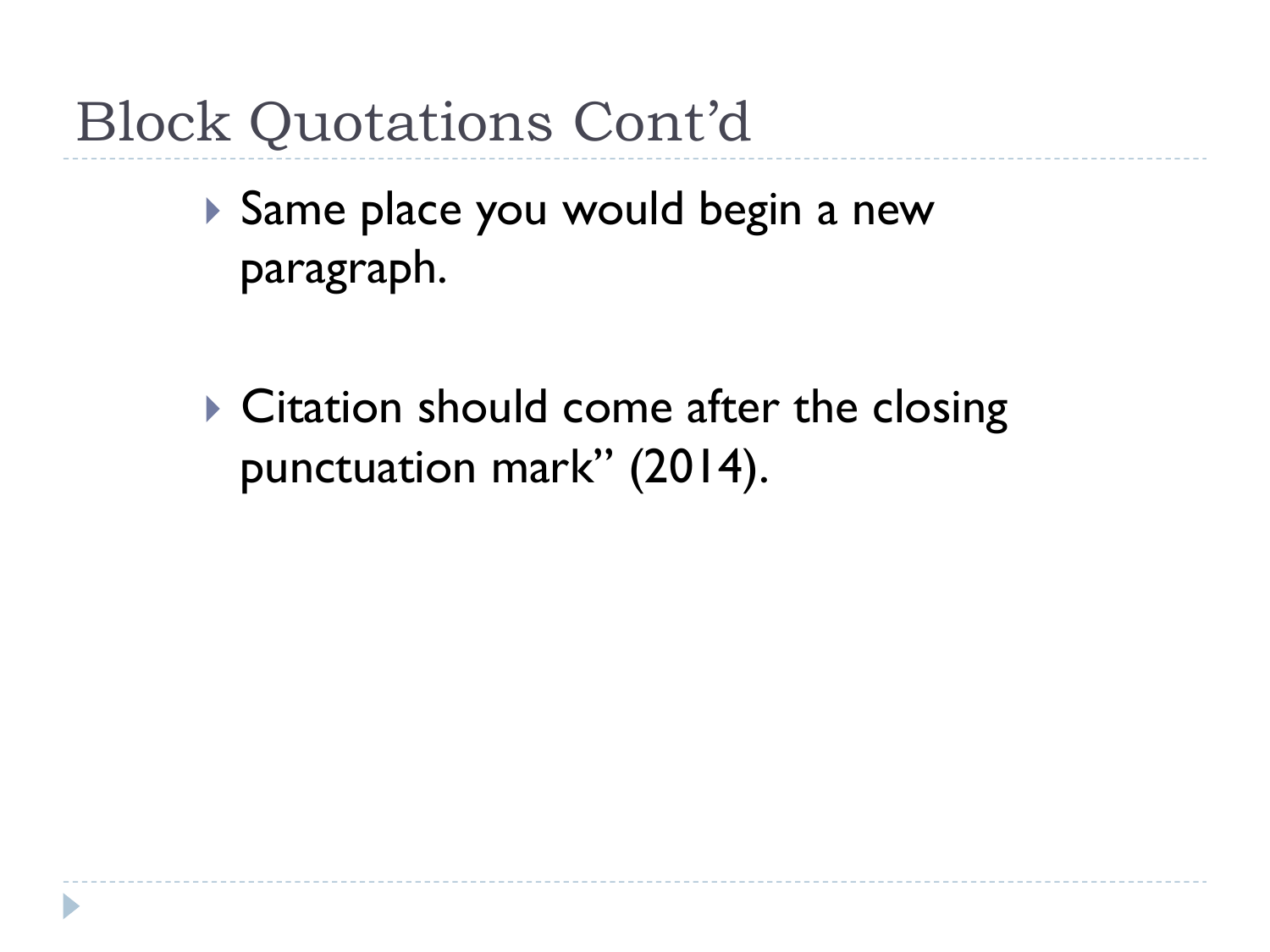### Cite Sources

- ▶ Page should say "Reference"
- ! References should be doublespaced internally.
- **I** List entries in letter-by-letter alphabetical order according to the first word in each entry.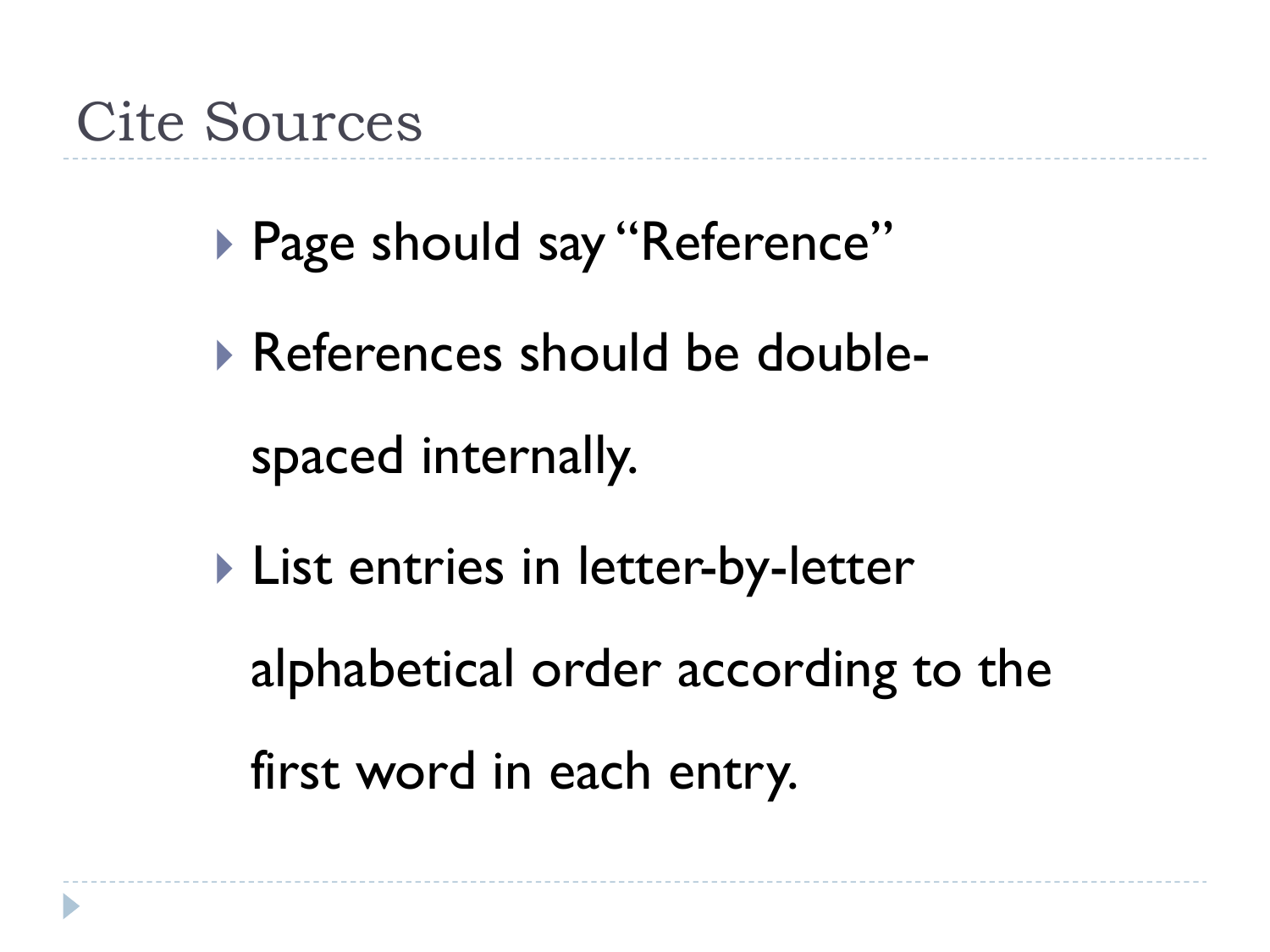Reference Page

▶ Click paragraph

**Look for Special** 

▶ Click in box choose "Hanging"

! Click "OK"

▶ APA source page is Reference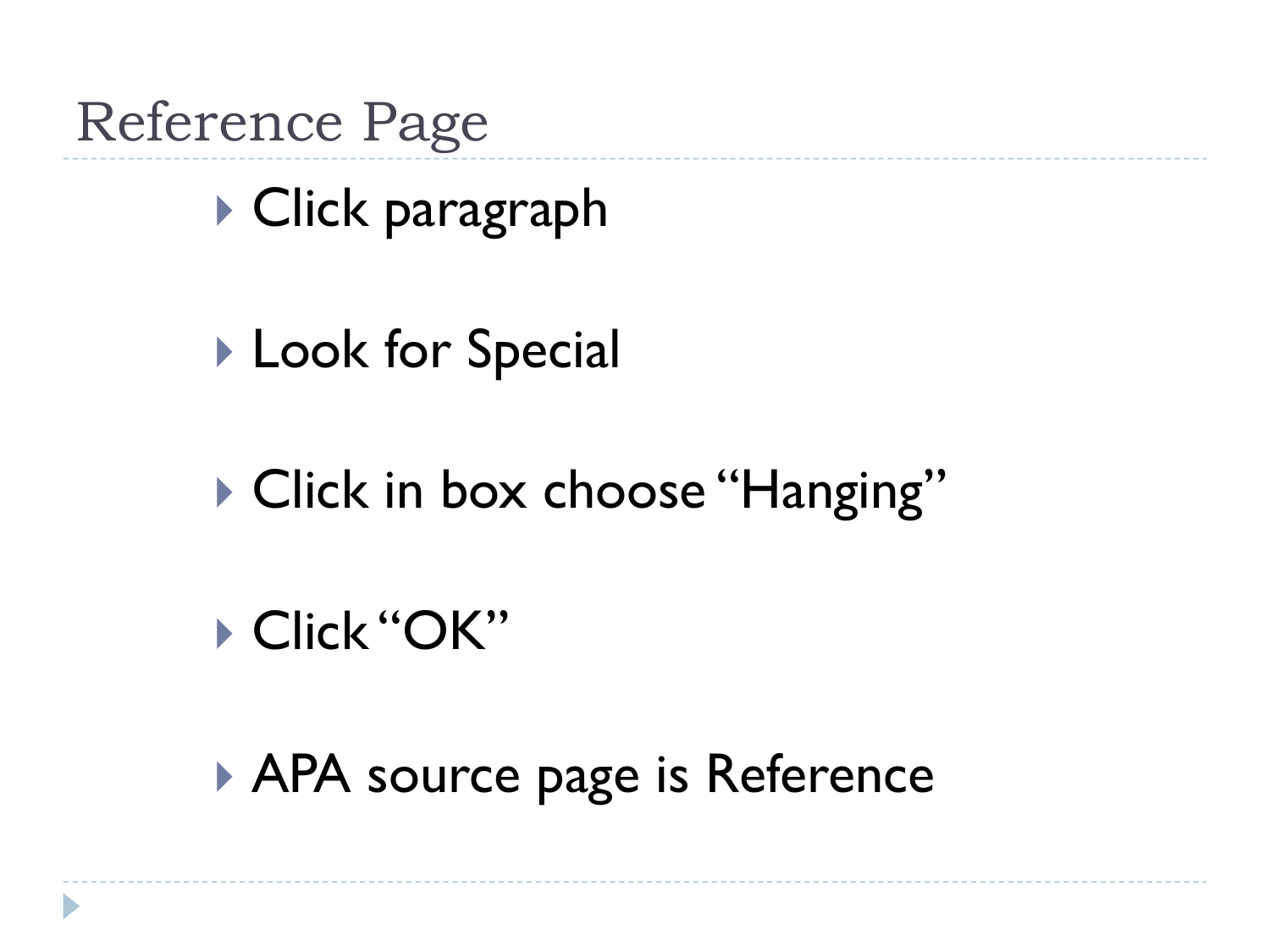Closing Remarks

**I** Direct quote from author

▶ Author's last name, Pub. Year, and Page Number

! When paraphrasing an author

▶ Author's last name, Pub. Year